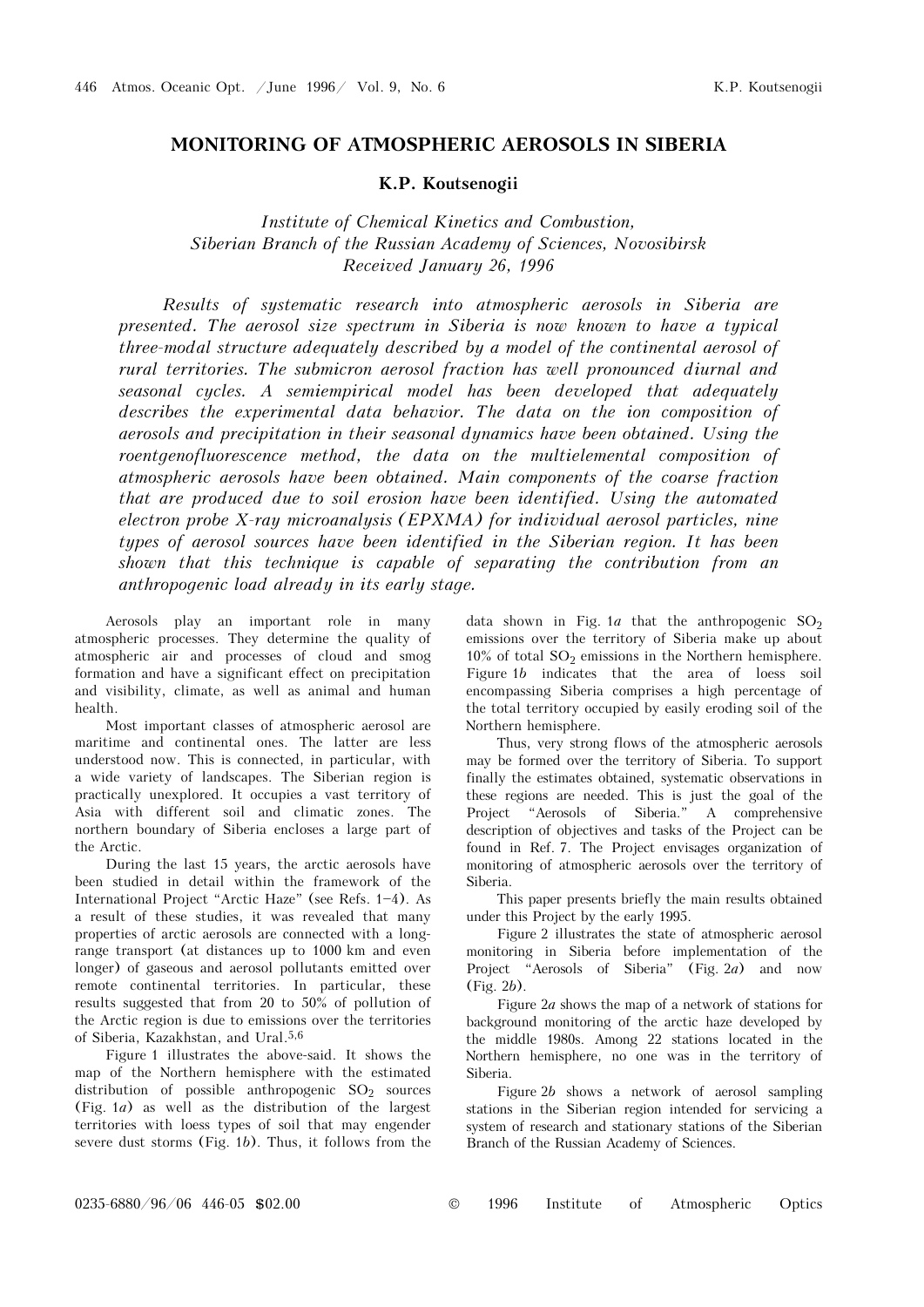

*FIG. 1. Sources of gaseous and soil-erosive aerosols in the Northern hemisphere: a) the numbers indicate the mean output of anthropogenic emissions of*  $SO<sub>2</sub>$  (in Mt*) in the territories enclosed by lines as follows from Ref. 12; b) black areas indicate the territories with loess soil.* 

The properties of aerosols are governed by their size spectrum, particle number density, and chemical composition. That is why much attention was given to measurements of these characteristics.

With the use of the complex of methods and instruments including a screen diffusion battery and a condensation nuclei counter and the impactor technique it was shown that the aerosol size spectrum for rural regions of Siberia can be adequately described by the Whitbey three-modal distribution typical of remote continental areas.8



*FIG. 2. Networks of stations for monitoring of the arctic haze aerosols*12 *(a) and Siberian aerosols (b): large filled squares are for cites of the Siberian region and small filled squares are for sampling sites Karasuk (1), Klyuchi (2), Pogorel'slii Bor (3), Tarko-Sale (4), Samburg (5), Tiksi (6), Listvyanka (7), Tankhoi (8), Ust'-Kan (9), and Mondy (10).* 

Figure 3 shows the aerosol particle size spectra measured in the Lake Baykal region (vertical bars) and the Novosibirsk region (small squares). The solid line is for the size spectrum of the continental rural aerosol.8

It is seen from Fig. 3 that there is no difference between the aerosol size spectra obtained in the Novosibirsk region and the Lake Baykal region. Since these regions are spaced at about 1300 km, one can speak about a single Siberian aerosol. This type of aerosol corresponds closely to the continental aerosol of remote territories.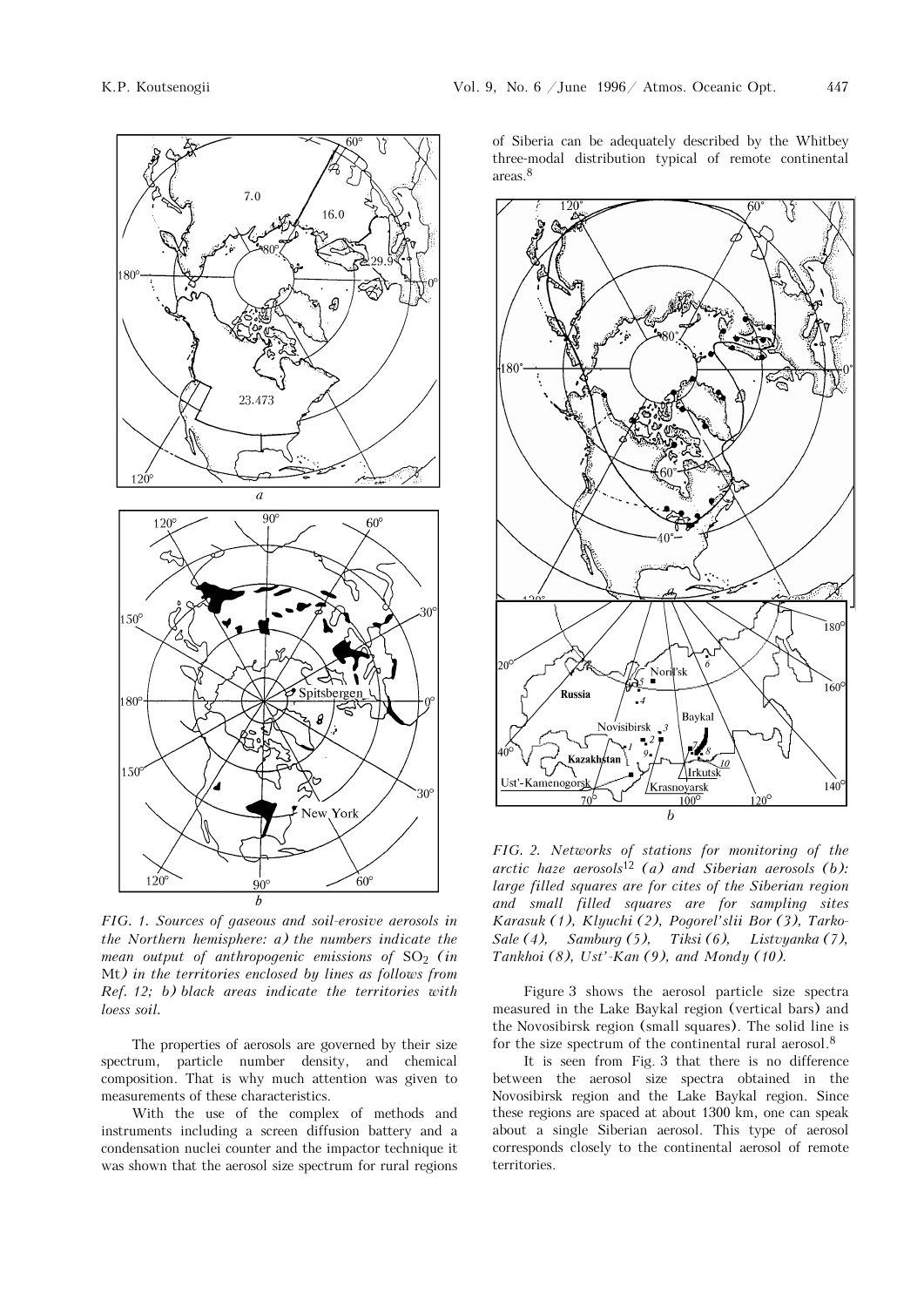

*FIG. 3. Size spectrum of aerosols in Siberia (a); dynamics of the diurnal variations of the number density of the submicron fraction of atmospheric aerosol particles in Siberia, experimental and theoretical data (b); dynamics of variations of the size spectrum of the submicron aerosol fraction (c); seasonal variations of the diurnal behavior of light scattering by the submicron fraction (d).* 

Based on the dynamics of the diurnal variations of the aerosol particle number density and the size spectrum, main regularities of variation of the submicron fraction were revealed. It was shown that these regularities can be described based on concepts of the photochemical conversion of gaseous precursors into aerosol particles with regard for the diurnal variation of the boundary layer height. Figure 3*b* indicates good agreement between the theoretical results and the experimental data. These concepts also provide a qualitative explanation for the dynamics of the diurnal (Fig. 3*c*) and seasonal (Fig. 3*d*) cycles of variation in the particle number density of the accumulation mode  $(0.1 < d < 1 \mu m)$ . Simultaneous measurements of the ionic composition of aerosols in winter and summer provide the feasibility of identifying the main constituents and the mass concentration of watersoluble components of aerosol particles as well as of estimating their relative contribution to the total aerosol mass.

Figure 4 shows the dynamics of variation of the ionic composition of aerosols in the Novosibirsk region in summer. It is seen from the figure that the average daily concentration of sulfates and nitrates in different regions spaced at 450 km changes symbatically. This indicates that these components are connected with processes of a regional or global scale. The mean concentration of these ions in summer and winter differs by several times. It seems likely that this is primarily connected with variations in the atmospheric boundary layer thickness in different seasons.



*FIG. 4. Dynamics of variation of aerosol ionic composition in the Novosibirsk region (Karasuk and Klyuchi settlements).*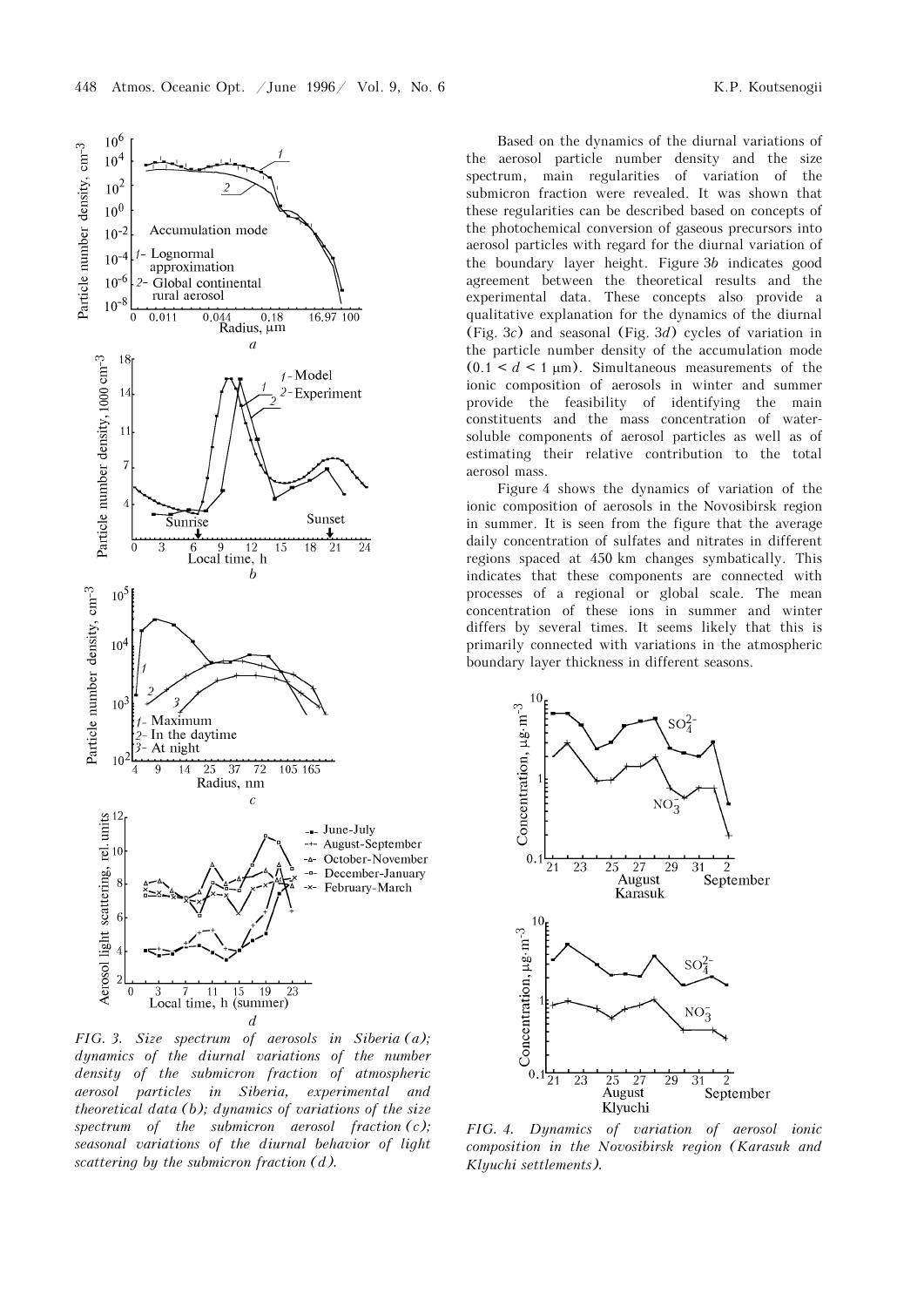Simultaneous observations of the seasonal variations of the ionic composition of atmospheric aerosols and precipitation (Fig. 5) show that the ionic composition of aerosols varies slightly with seasons. Much larger difference was observed in the ionic composition of precipitation. Clearly seen are also the periods during which precipitation is acid or alkaline. At the same time, the mean pH of precipitation (both liquid (rain) and solid (snow)) is close to its equilibrium value. From these data, a conclusion can be drawn that the precipitation composition is governed by not only washing out of aerosol particles, but also the processes of heterogeneous interaction with gaseous impurities. In addition, the ionic composition of precipitation is determined by the prehistory of air mass motion.



*FIG. 5. Seasonal variation of the ionic composition of aerosols and precipitation in the Novosibirsk region.* 

The impactor technique (IT) combined with the roentgenofluorescent analysis with the use of the synchrotron radiation (RA-SR) allowed some regularities in the behavior of the aerosol multielemental composition to be revealed.9 Table I lists the results of analysis of the aerosol muiltielemental composition in one of the rural areas of the Novosibirsk region (Klyuchi settlement).

Based on the relative elemental content of aerosol particles of different size, all elements can be grouped into three classes. Elements mainly contained in the coarsely dispersed aerosol fraction  $(d > 1 \mu m)$  belong to the first class. The second class is for the elements for which 60% of their total mass is contained in the submicron fraction  $(d < 1 \mu m)$ . And the third class occupies intermediate position. If we normalize the concentration of elements to the Fe concentration and compare this ratio with that for the Earth's crust, the difference between types of particles belonging to different classes will be clearly seen. The first class is for the particles of soil-erosive origin, the second class is for the particles of anthropogenic origin, and the third class is for the particles of mixed origin.

*TABLE I. Multielemental composition of aerosols obtained by IT in combination with RA-SR in Klyuchi in 1993 and the enrichment coefficient.* 

| Serial<br>number | d50,<br>$\mu$ m                               | Ca, Ti, Fe,<br>Ni, Rb, Sr, | Sc, V, Cu,<br>Br, Nb, | $Mn$ , $Zn$ ,<br>As, Pb |  |  |  |
|------------------|-----------------------------------------------|----------------------------|-----------------------|-------------------------|--|--|--|
| of group         |                                               | Y, Zr                      | Mo, Ba                |                         |  |  |  |
|                  | Elemental composition of aerosol particles    |                            |                       |                         |  |  |  |
|                  | (relative contribution of the given group, %) |                            |                       |                         |  |  |  |
|                  | > 6.6                                         | 26.1                       | 11.5                  | 11.3                    |  |  |  |
| 2                | $6.6 - 3.8$                                   | 44.2                       | 12.7                  | 21.1                    |  |  |  |
| 3                | $3.8 - 1$<br>-26.1                            |                            | 10.8                  | 30.1                    |  |  |  |
| Filter           | $<$ 1                                         | 2.4                        | 63.8                  | 36.4                    |  |  |  |
|                  | Enrichment coefficient                        |                            |                       |                         |  |  |  |
| 1                | > 6.6                                         | 1.4                        | 18.2                  | 24.9                    |  |  |  |
| $\overline{2}$   | $6.6 - 3.8$                                   | 1.3                        | 11.5                  | 24.5                    |  |  |  |
| 3                | $3.8 - 1$                                     | 1.4                        | 21.4                  | 61.6                    |  |  |  |
| Filter           | $<$ 1                                         | 0.4                        | 150.2                 | 162.7                   |  |  |  |



*FIG. 6. Dynamics of the* Fe *concentration variation in Klyuchi and Chany (a) and*  $X_i/X_{\text{Fe}}$  *variation for Ca,* Ti, and Mn  $(b)$ . Here,  $X_i$  is the concentration of the *ith element and*  $X_{Fe}$  *is the Fe concentration.* 

Figure 6*a* demonstrates the dynamic of variations of the Fe concentration in two sites of the Novosibirsk region spaced at about 450 km. As is seen from the figure, the amplitude of ferrum concentration variations